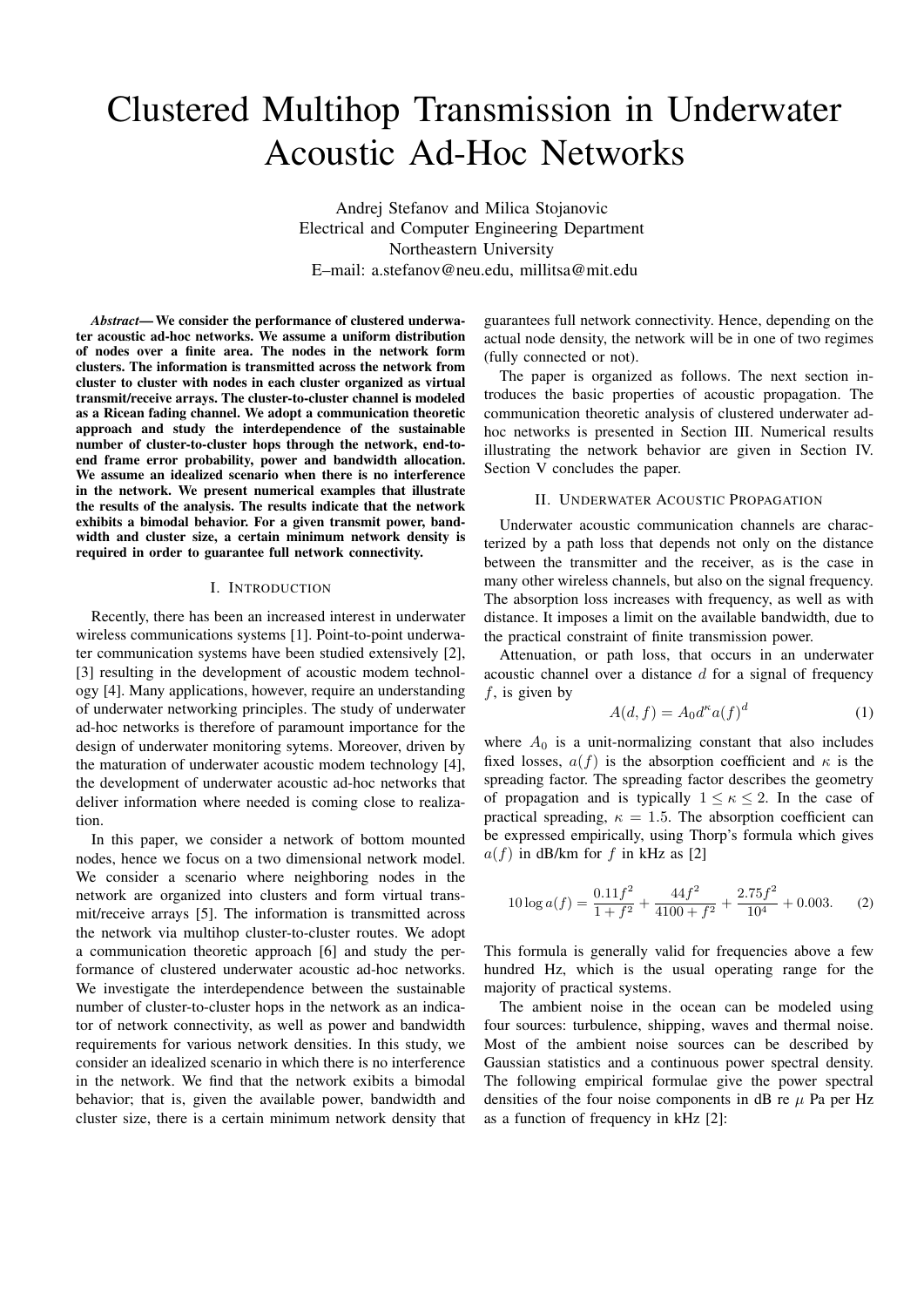$$
10 \log N_{\rm t}(f) = 17 - 30 \log f,
$$
  
\n
$$
10 \log N_{\rm s}(f) = 40 + 20(s - 0.5) + 26 \log f
$$
  
\n
$$
-60 \log(f + 0.03),
$$
  
\n
$$
10 \log N_{\rm w}(f) = 50 + 7.5\sqrt{w} + 20 \log f
$$
  
\n
$$
-40 \log(f + 0.4),
$$
  
\n
$$
10 \log N_{\rm th}(f) = -15 + 20 \log f
$$
 (3)

where *s* is the shipping activity factor and *w* is the wind speed in m/s. The overall power spectral density of the ambient noise is

$$
N(f) = N_{\rm t}(f) + N_{\rm s}(f) + N_{\rm w}(f) + N_{\rm th}(f). \tag{4}
$$

Using the attenuation  $A(d, f)$  and the noise power spectral density  $N(f)$  we can evaluate the narrow-band signal-to-noise ratio observed over a distance *d*. The narrow-band signal-tonoise ratio is given by

$$
snr(d, f) = \frac{S(f)}{A(d, f)N(f)}
$$
\n(5)

where  $S(f)$  is the power spectral density of the transmitted signal. The AN product,  $A(d, f)N(f)$ , determines the frequency dependent part of the signal-to-noise ratio (SNR). The factor  $\frac{1}{A(d,f)N(f)}$  is illustrated in Figure 1. For each transmission distance *d*, there clearly exists a frequency  $f_o(d)$ for which the narrow-band signal-to noise ratio is maximized. In practice, one may choose  $f_o(d)$  as the operating frequency and allocate a certain transmission bandwidth around it.



Fig. 1. The AN product for various distances. Spreading factor  $\kappa = 1.5$ .

We define the 3 dB bandwidth,  $B_3(d)$ , as the range of frequencies around  $f_o(d)$  for which  $A(d, f)N(f) < 2A(d, f_o(d))N(f_o(d))$ . The operating frequency  $f<sub>o</sub>(d)$  and the 3 dB bandwidth,  $B<sub>3</sub>(d)$ , are shown in Figure 2.

#### III. AD-HOC NETWORK SETUP

We consider a network of bottom mounted nodes, i.e., we focus on a two dimensional network that provides coverage



Fig. 2. Frequency  $f_o(d)$  (solid line),  $f_{\text{max}}(d)$  and  $f_{\text{min}}(d)$  (dashed lines) which define the 3 dB bandwidth. Spreading factor  $\kappa = 1.5$ .



Fig. 3. Uniform network coverage over a circle.

over a certain area. We assume that the area of the network is a circle and consider a uniform distribution of nodes in the network as depicted in Figure 3. Given the total number of nodes in the network, *N*, and the area of the network, *A*, the density of the network is

$$
\rho_s = \frac{N}{\mathcal{A}}.\tag{6}
$$

Given the uniform node distribution and circular area of the network, the distance between nodes, *d*, is

$$
d = \frac{c}{\sqrt{\rho_s}}\tag{7}
$$

where  $c$  is a constant that depends on the node placement (grid pattern). Without loss of generality we assume that  $c = 1$ .

We assume that groups of  $N_c$  nodes are organized into clusters. We define the distance between clusters as the distance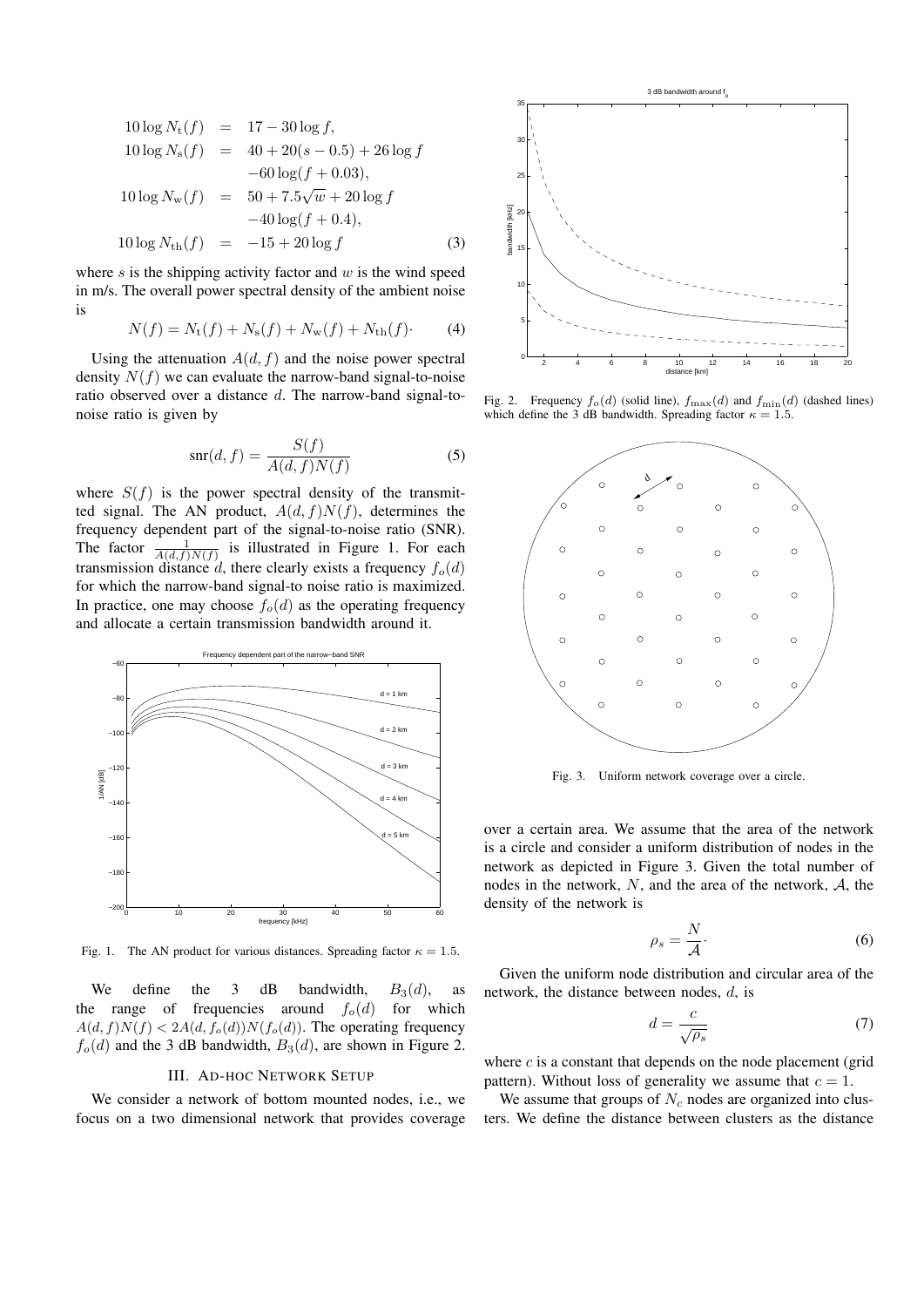

Fig. 4. Cluster-to-cluster transmission with  $N_c = 3$  nodes per cluster.

between the centers of the clusters,  $d_c$ . Hence,

$$
d_c \approx d\sqrt{N_c} \approx \sqrt{\frac{N_c}{\rho_s}}.\tag{8}
$$

We assume cluster-to-cluster multihop routes along nearest neighbor clusters as depicted in Figure 4. Clustering is an energy saving strategy and as such it may be attractive for networks with limited energy, battery powered nodes. As the longest multihop route in the network is along the diameter of the network, *D*, the maximum number of cluster-to-cluster hops,  $n_h^{\text{max}}$  is

$$
n_h^{\text{max}} = \frac{D}{d_c} = \frac{2\sqrt{A/\pi}}{\sqrt{N_c/\rho_s}} = \frac{2}{\sqrt{\pi}}\sqrt{\frac{N}{N_c}}.\tag{9}
$$

Let the average number of cluster-to-cluster hops for a multihop route be denoted by  $\overline{n}_h$ . Then, as long as the probability distribution for the number of hops is symmetric we have that [6]:

$$
\overline{n}_h = \frac{n_h^{\text{max}}}{2} = \frac{1}{\sqrt{\pi}} \sqrt{\frac{N}{N_c}}.
$$
\n(10)

We assume a simple distributed space-time block code with a decode-and-forward relaying strategy. The end-to-end frame error probability for a multihop route with *n<sup>h</sup>* cluster-to-cluster hops,  $p_{\text{route}}$ , is given by

$$
p_{\text{route}} = 1 - (1 - p_b)^{Ln_h} \tag{11}
$$

where  $p_b$  denotes the bit error probability of a single clusterto-cluster link and *L* denotes the frame size in bits.

We consider the quality-of-service for the network in terms of the maximum allowed end-to-end route frame error probability, i.e., we require,  $p_{\text{route}} \leq p_{\text{route}}^{\max}$ . Let the number of cluster-to-cluster hops that can be sustained by the network, i.e., the number of cluster-to-cluster hops that can satisfy the maximum end-to-end route frame error probability, be denoted

by  $n_{\rm sh}$ . From Eq. (11), it follows that  $n_{\rm sh}$  can be calculated as

$$
n_{\rm sh} = \frac{1}{L} \frac{\log(1 - p_{\rm route}^{\rm max})}{\log(1 - p_b)} \approx \frac{1}{L} \frac{p_{\rm route}^{\rm max}}{p_b}.
$$
 (12)

While the analysis does not consider it explicitly, note that  $n_{\rm sh}$  and  $n_h^{\rm max}$  will in practice be chosen as nearest integers. Assuming a Ricean fading model for the cluster-to-cluster channel [7], the bit error probability,  $p<sub>b</sub>$ , can be approximated as [8]

$$
p_b \lesssim \left(\frac{1+\mathcal{K}}{1+\mathcal{K}+\operatorname{snr}(d_c,f)}\right)^{tr} \exp\left(-\frac{tr\mathcal{K}\operatorname{snr}(d_c,f)}{1+\mathcal{K}+\operatorname{snr}(d_c,f)}\right) \tag{13}
$$

where  $K$  denotes the Ricean fading factor which we assume to be the same for all node-to-node sub-channels, *t* denotes the transmit diversity gain and *r* denotes the receive diversity gain. As an approximation, we assume that the attenuation and the noise are constant over the operational bandwidth, so that the signal-to-noise ratio can be calculated at the operating frequency  $f_o(d_c)$  as

$$
\operatorname{snr}(d_c, f_o) = \frac{P}{A\left(\sqrt{\frac{\mathcal{A}_{N_c}}{N}}, f_o\right) N(f_o)B} \tag{14}
$$

where *B* denotes the bandwidth and *P* denotes the transmit power. We note that this is a suitable approximation for narrow bandwiths. When the bandwidth is wider, the approximation is only valid for a narrow sub-band of the signal. In a multicarrier system, such as OFDM, this can be thought of as the sub-band of one carrier. In that case, the operating frequency  $f_o(d_c)$  would indicate the performance on one of the carriers. The performance on the other carriers would depend on their respective operating frequency.

In case the 3 dB definition is used for the bandwidth, rather than a fixed band of frequencies, we can determine the transmission power required to achieve a desired signal-tonoise ratio, snr = snr<sup>\*</sup>, as  $P = \text{snr}^* \times B_3(d_c)A(d_c, f_o)N(f_o)$ . When the signal power spectral density is constant,  $S(f) = S$ , we have that

$$
\operatorname{snr}(d_c, f_o) = \frac{S}{A\left(\sqrt{\frac{\mathcal{A}_{N_c}}{N}}, f_o\right) N(f_o)}.
$$
 (15)

# IV. NUMERICAL RESULTS

We present numerical examples that illustrate the performance of underwater acoustic clustered ad-hoc networks. We examine the relationships between the sustainable number of cluster-to-cluster hops, the end-to-end frame error probability, the signal power and bandwidth, and the operating frequency. We assume Ricean fading model for each cluster-to-cluster channel. The Ricean fading factor is taken to be  $K = 10$ . We consider a target (maximum allowed) end-to-end frame error probability (FEP) of  $p_{\text{route}}^{\text{max}} = 10^{-3}$ . We assume a circular network of area  $A = 1000 \text{ km}^2$ . We note that an acoustic signal propagates as a pressure wave whose level is commonly measured in dB relative to  $1 \mu$  Pa. We adopt that convention,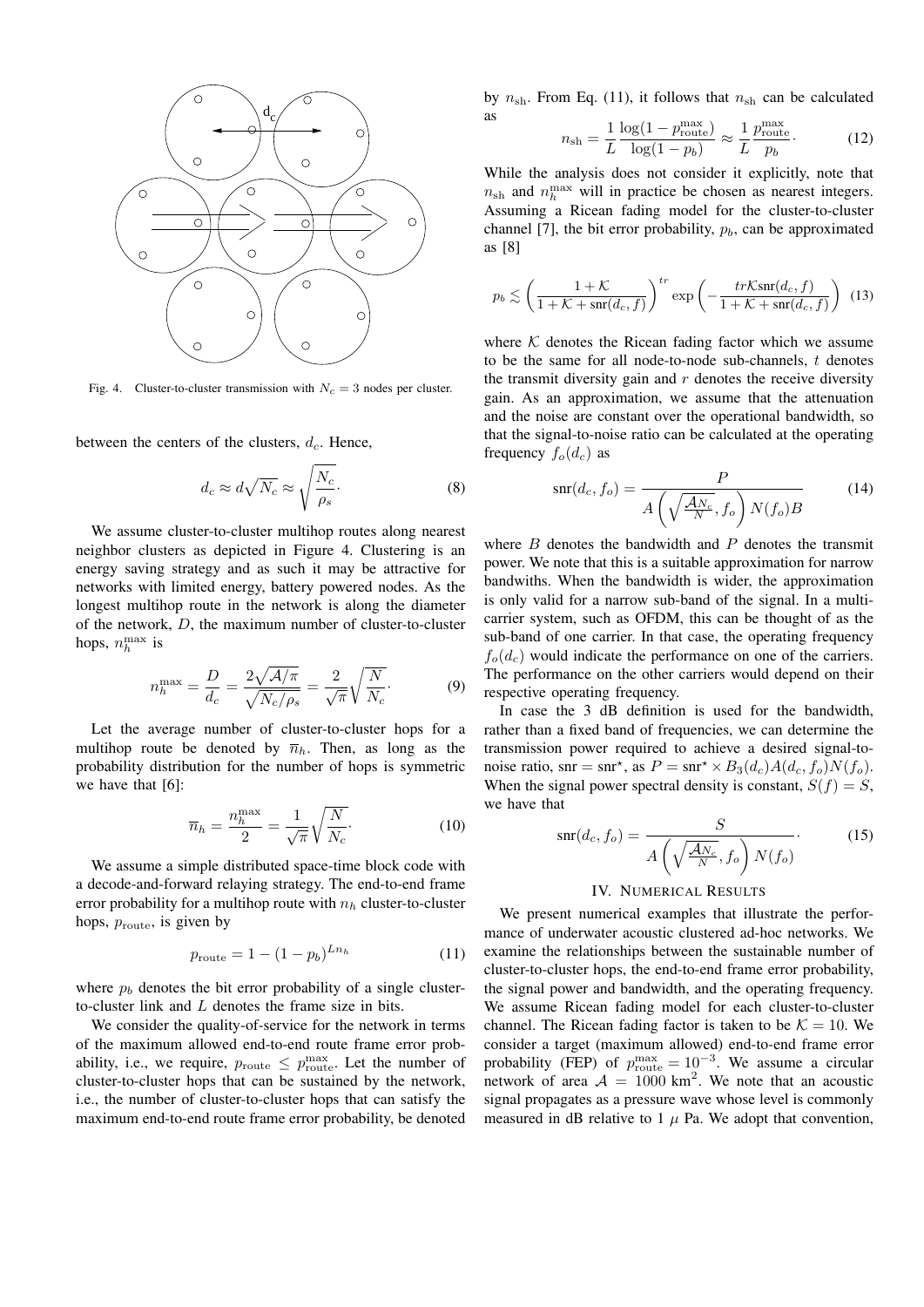hence the power levels are expressed in dB re  $\mu$  Pa. We neglect any fixed losses.<sup>1</sup> The frame size is  $L = 100$  bits and the cluster size is  $N_c = 3$ . The spreading factor is  $\kappa = 1.5$ , the shipping activity factor is  $s = 0.5$  and we assume calm conditions, that is, the wind speed is  $w = 0$  m/s.

Figure 5 presents the sustainable number of clusterto-cluster hops for an end-to-end frame error probability of  $10^{-3}$ , bandwidth  $B = 4$  kHz and transmit power  $P = 100$  dB re  $\mu$  Pa. The average number of cluster-tocluster hops given by Eq. (10) is also presented. The cluster size  $N_c = 3$ . We assume that  $t = 3$  and  $r = 1$ , that is, the nodes in the transmit cluster collaborate to form a distributed space-time code, but a single node acts as a receiver in the receiving cluster. We observe that the sustainable number of hops in the network exhibits a bimodal behavior. Below about  $N = 300$  nodes, the network cannot sustain routes with an average number of hops. This is due to the fact that with so few nodes in the network, the nodes are too far apart to guarantee the required end-to-end frame error probability for the available transmit power. When the number of nodes in the network is above about 300 nodes, we see that the sustainable number of cluster-to-cluster hops rapidly exceeds the average number of cluster-to-cluster hops. When the number of nodes is  $N \gtrsim 300$ , we have  $n_{\text{sh}} \ge n_h^{\text{max}}$ . This ensures full connectivity in the network, where all routes satisfy the end-to-end frame error probability requirement. The preferred operating frequency,  $f_o(d_c)$ , is also presented. As the distance between the nodes in the network decreases, the operating frequency,  $f_o(d_c)$ , increases. The signal-to-noise ratio per cluster-to-cluster hop is also presented. The changes in the signal-to-noise ratio are due to the changes in the AN product, which depends on distance and frequency.

Figure 6 depicts the sustainable number of cluster-to-cluster hops for different values of the bandwidth. The end-toend frame error probability is 10*−*<sup>3</sup> and the transmit power  $P = 100$  dB re  $\mu$  Pa. The cluster size is again  $N_c = 3$ . We assume  $t = 3$  and  $r = 1$ . We observe that the sustainable number of cluster-to-cluster hops decreases as we increase the signal bandwidth. For example, when the bandwidth is  $B = 1$  kHz, we have full connectivity for  $N \ge 100$  nodes. When the bandwidth is  $B = 2$  kHz, we have full connectivity for  $N \geq 175$  nodes. If the bandwidth is increased to  $B = 4$  kHz, we obtain full connectivity when the number of nodes in the network is  $N \gtrsim 300$ . Note that this behavior is not inherent to the channel, but is rather a consequence of the fact that we have used the same signal power in all three cases. In other words, while the signal power remains the same, the noise power increases with the increased bandwidth causing an overall degradation in the system performance.

The sustainable number of hops in the case of 3 dB bandwidth allocation around *f<sup>o</sup>* is presented in Figure 7. The endto-end frame error probability is 10*−*<sup>3</sup> and we assume constant



Fig. 5. Sustainable number of cluster-to-cluster hops vs. the number of nodes *N* for a uniform network with Ricean fading. The network area is  $A = 1000 \text{ km}^2$ , bandwidth  $B = 4 \text{ kHz}$ , transmit power  $P = 100$  dB re  $\mu$  Pa, the cluster size  $N_c = 3$ ,  $t = 3$ ,  $r = 1$ . The operating frequency  $f_o(d_c)$  and SNR are also presented.



Fig. 6. Sustainable number of cluster-to-cluster hops vs. the number of nodes *N* for a uniform network with Ricean fading. The network area is  $A = 1000$  km<sup>2</sup>, transmit power  $P = 100$  dB re  $\mu$  Pa, the cluster size  $N_c = 3, t = 3, r = 1.$ 

transmit power spectral density  $S = 95$  dB re  $\mu$  Pa per Hz for *f* in kHz. The cluster size  $N_c = 3$ ,  $t = 3$  and  $r = 1$ . We also present  $f<sub>o</sub>$  and the 3 dB bandwidth. We observe that the 3 dB bandwidth increases as the number of nodes in the network increases. This is due to the fact that the distance between nodes in the network decreases as *N* increases, and as indicated in Figure 1, as the distance decreases,  $\frac{1}{A(d,f)N(f)}$ , increases and becomes smoother.

So far, we have assumed mulihop transmissions in which neighboring clusters are always connected. It is also possible to consider a situation in which direct links are formed between non-neighboring clusters. The motivation for doing so is interference avoidance, as illustrated in the next example.

<sup>&</sup>lt;sup>1</sup>Inclusion of additional frequency independent losses, and an adjustment of the background noise level to suit a particular environement and provide the necessary SNR margins, will scale the results in absolute value, but will not alter the general behavior.